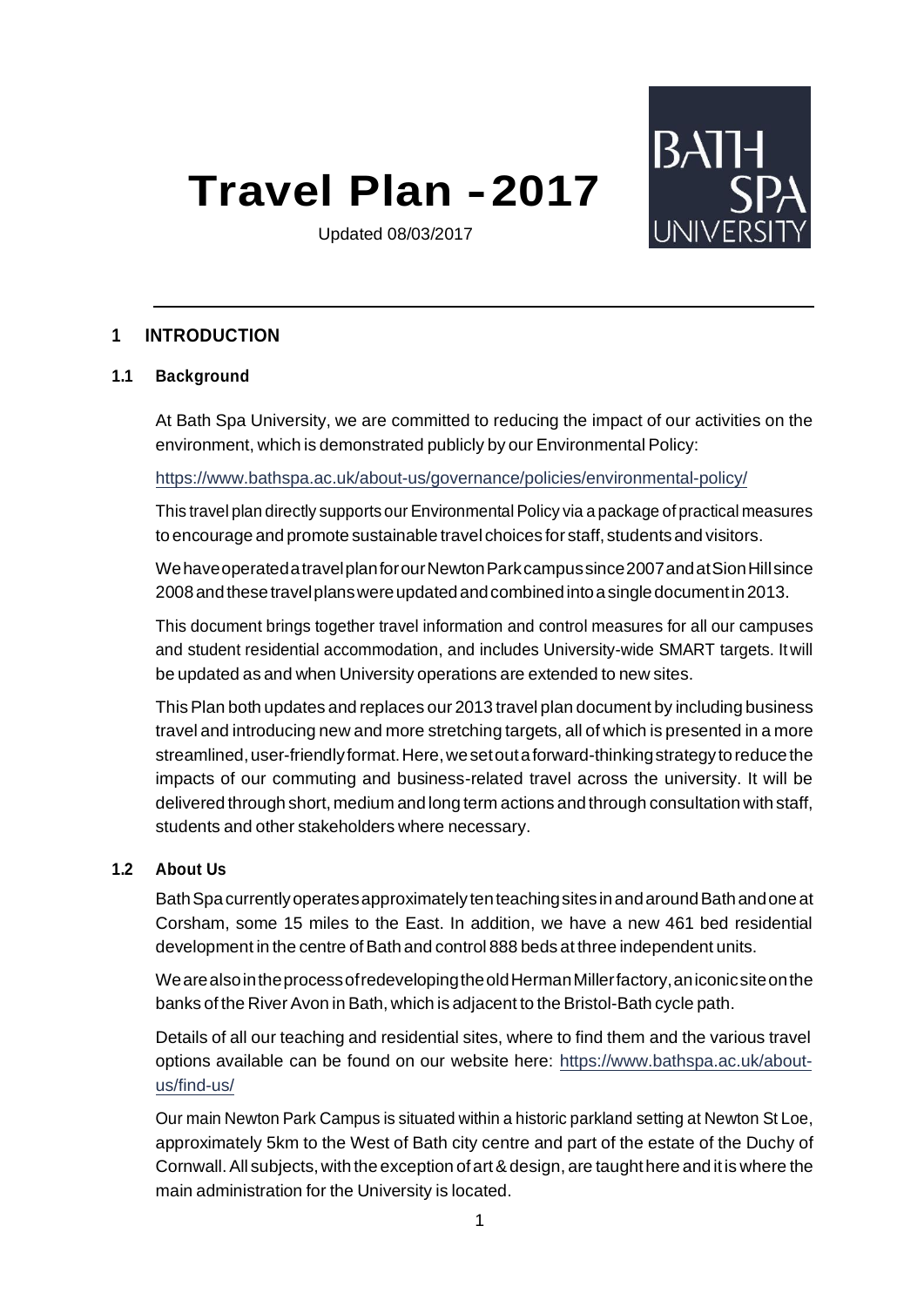Residential accommodation is provided by a number of purpose built units located at the northern and southern ends of the Newton Park campus. On-site accommodation provides a total of 872 student beds.

The University currently controls 888 beds at three independent units on the western side of BathatTwertonMill,WatersideCourtandCharltonCourtunderanominationagreement. A further461 beds are provided at Green Park House in the centre of Bath, and 43 bedrooms at Bankside House near Sion Hill, both directly managed by the University.

Staff and student numbers registered at our three main campuses are given in [Table](#page-1-0) 1. As can be seen, both student and staff Full time equivalent (FTE) numbers have increased at all three main campuses in every year since 2012/13.

Student numbers registered at both of our main Bath campuses (Newton Park and Sion Hill) increased in 2015/16 compared to 2014/15, Newton Park increasing from 4445 FTE to 4777 FTE, and Sion Hill increasing from 708 FTE to 784 FTE. Some of these students, while registeredatNewtonParkandSionHill,operatedforvaryinglengthsoftimefromoursmaller Bath City sites.

The University has grown significantly over recent years with major developments taking place at both the Newton Park and Sion Hill campuses. The University is also currently re-developing theoldHermanMillerbuildingontheLocksbrookRdtradingestate,closetoBathcitycentre, to create an exciting new riverside arts campus.

A separate, detailed travel plan has been developed for Locksbrook Rd, as part of the planning application. Once the refurbishment is complete, the Locksbrook Rd plan will be incorporated into this overall Travel Plan.

**Table 1. Staff and student numbers registered at each of our three main campuses since 2011/12. Not all students registered at each campus would necessarily study at their respective registered location throughout the academic year and some staff work at multiple sites.** 

<span id="page-1-0"></span>

| Academic | Newton Park                   |               | Sion Hill                     |                     | Corsham Court           |                            | <b>Total FTE</b>              |
|----------|-------------------------------|---------------|-------------------------------|---------------------|-------------------------|----------------------------|-------------------------------|
| year     | <b>Students</b><br><b>FTE</b> | Staff<br>FTE. | <b>Students</b><br><b>FTE</b> | Staff<br><b>FTE</b> | <b>Students</b><br>FTE. | <b>Staff</b><br><b>FTE</b> | registered atmain<br>campuses |
| 2011/12  | 4201                          | 399           | 681                           | 59                  | 27                      | 23                         | 5390                          |
| 2012/13  | 3942                          | 401           | 639                           | 56                  | 138                     | 20                         | 5196                          |
| 2013/14  | 4410                          | 484           | 703                           | 61                  | 166                     | 22                         | 5846                          |
| 2014/15  | 4445                          | 538           | 708                           | 64                  | 183                     | 23                         | 5961                          |
| 2015/16  | 4777                          | 605           | 784                           | 62                  | 213                     | 25                         | 6466                          |
| 2016/17  | 5411                          | 654           | 804                           | 69                  | 237                     | 32                         | 7207                          |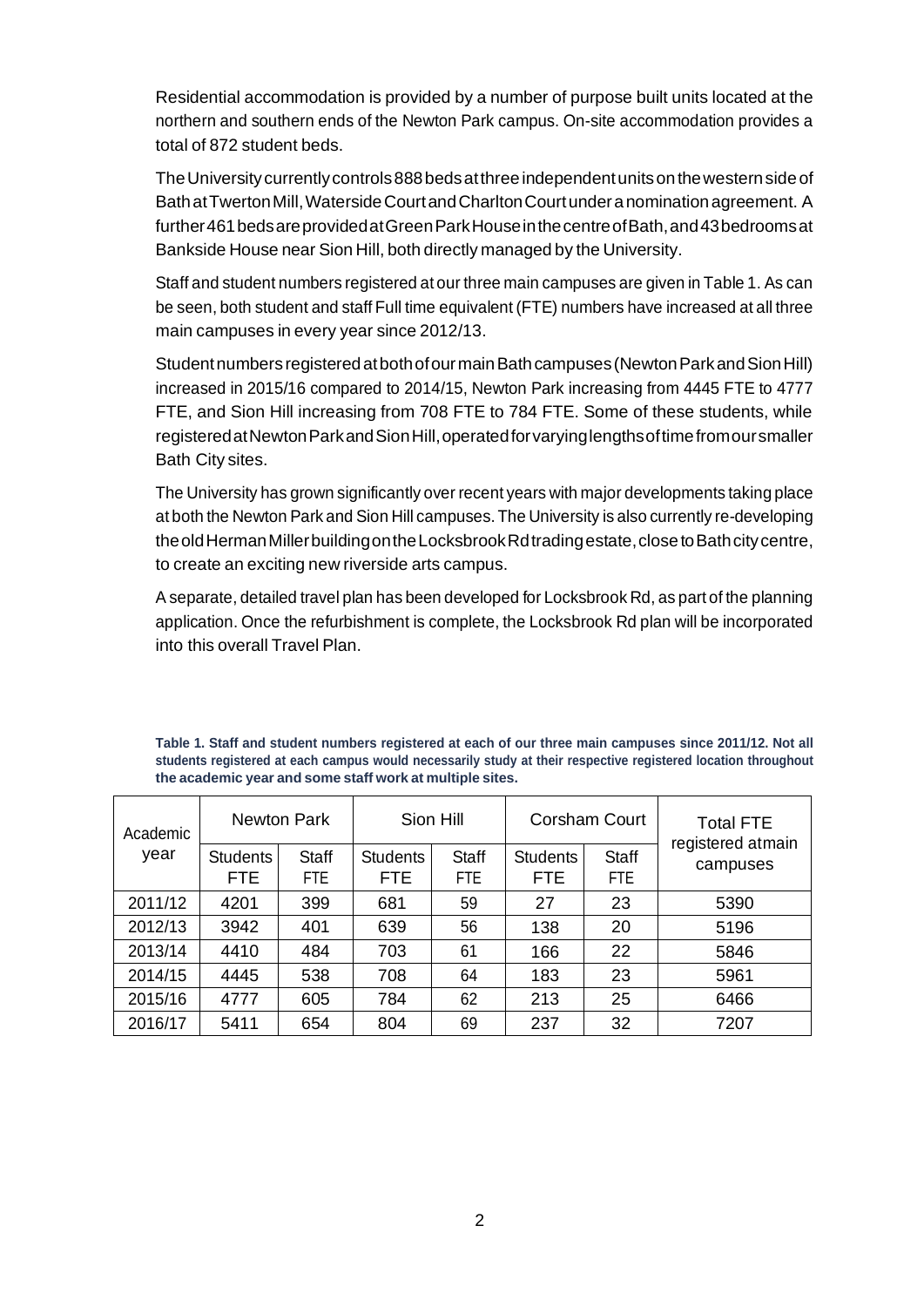# **1.3 Scope**

This travel plan covers the whole of Bath Spa University's operations, including our sites in Bath and Corsham, addressingstaffand student commutingand business travel.

# **1.4 Objectives**

The objectives of this travel plan are three-fold:

- Tomanageandminimise the impactofBathSpa'scommuter-relatedtrafficonlocal road congestion and air quality
- To manage and reduce carbon emissions and their impacts from BSU's commuter and business-related transport,and;
- To manage and plan for future transport and parking provision necessary for our business

# **1.5 Targets**

# **Objective 1:**

To manage and minimise the impact of Bath Spa's commuter-related traffic on local road congestion and airquality

- 1. To reduce total commuting-related car journeys by staff and students to below 250,000 per year by 2020 and to maintain this despite continued growth
- 2. To reduce car journeys to and from Newton Park by students and staff registered here to below 0.4 journeys per head per day by 2020
- 3. To have at least 50% ofbus journeys on low or zero emission vehicles by 2030

# **Objective 2:**

To manage and reduce carbon emissions and their impacts from Bath Spa's commuter and business-related transport

- 1. To reduce carbon emissions from business travel by air by 20% by 2025
- 2. To offset 100%  $CO_{2e}$  emissions from business travel and overseas student commuting by 2030
- 3. Toreducetotalemissionsfromdailycommutingby20%by2025andtobelow350kg  $CO<sub>2e</sub>/FTE/y$  by 2025

# **Objective 3:**

To manage and plan for future transport and parking provision necessary for our business

- 1. Reduce parkingat NewtonPark in accordance with our Section 106 condition
- 2. Increase Public Transport use by 5% by 2020 and 20% by 2025
- 3. Increase thenumberof carsharinggroups by20%by2020,from 60 groups in2017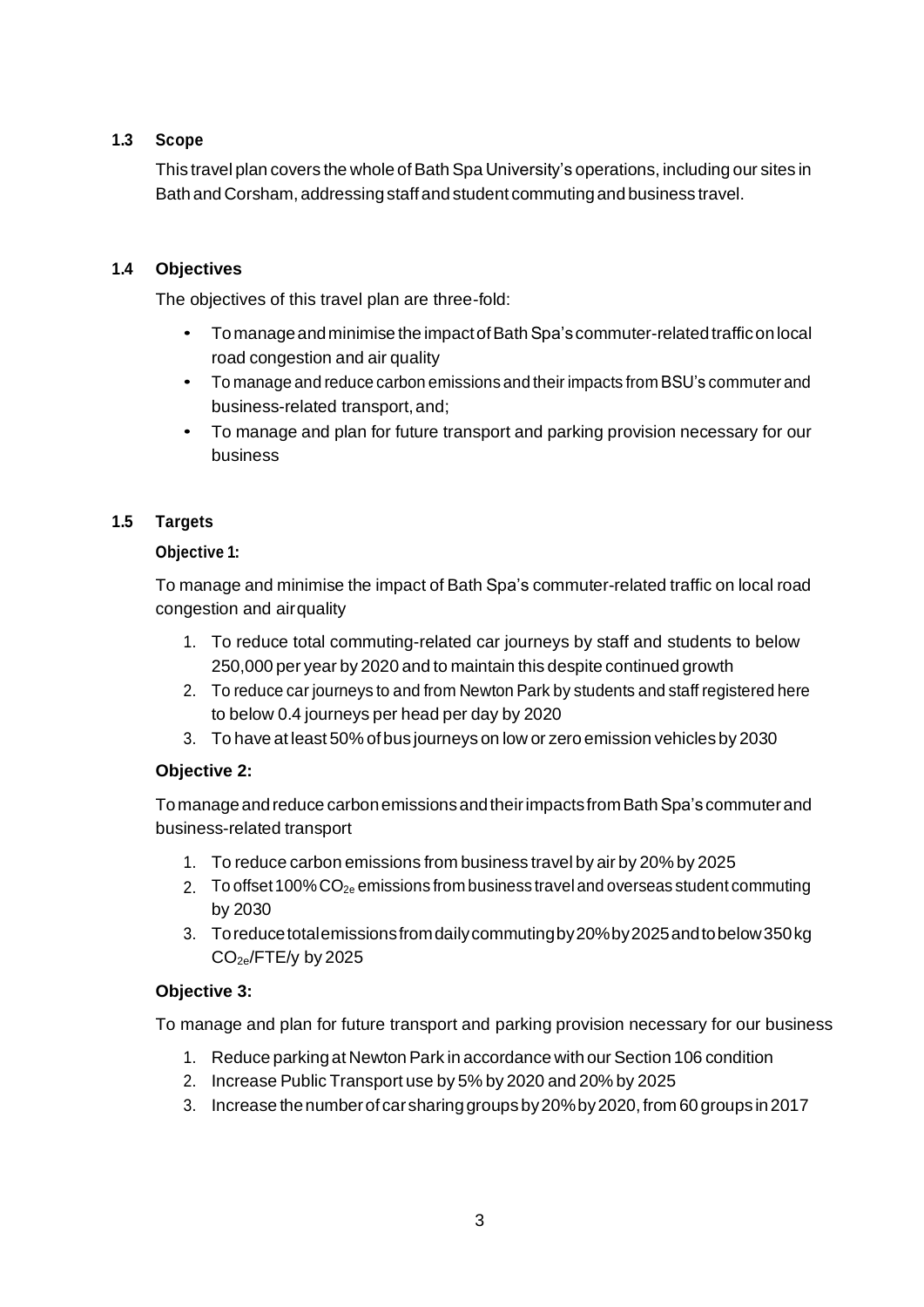## **1.6 Roles and responsibilities**

| Sponsor:                 | <b>Richard Jordan</b>          |
|--------------------------|--------------------------------|
| Chair:                   | <b>Andrew Williams</b>         |
| Corporate liaison:       | Rob Armstrong-Haworth          |
| Travel Plan Coordinator: | <b>Julian Greaves</b>          |
| Student representation:  | <b>Student Union President</b> |
|                          | Ryan Lucas (2017/18)           |

# **1.7 Transport Policy**

Bath Spa University understands that commuting and business-related travel, while essential for the University's business, has negative impacts from congestion and pollution. At Bath Spa University, we take our sustainability responsibilities seriously and are committed to minimising the health, social and environmental impacts of our travel:

To this end, we undertake to:

- Promote travel to and from the University by non-car modes for students, staff and visitors,and to reduce travel by private car whereverthere isa viable alternative
- Reduce business travel by air, where alternatives can be found, and to mitigate unavoidable emissions through socially-positive offsetting schemes that can be integrated into the curriculum to enhance student learning and experience
- Mitigate the environmental impacts ofoverseas student commuting through sociallypositive offsetting
- Develop on-site residential accommodation where feasible and viable to reduce the need for studenttravel
- Developoff-siteresidentialaccommodationonlyinareasthathavehighqualitylinksto the University, or where high quality public transport facilities will be provided as part of the development
- Prohibit students (other than those with disabilities) residing in bespoke student accommodation under the control of the University from using a car in connection with their commuting
- To encourage car sharing for those for whom travel by non-car modes is not a practical option
- To provide suitable facilities for cyclists at all sites
- To increase the provision of electric car charging points to all main campuses

ThisPolicy will be reviewed periodically to ensure that it continues to be relevant and fit for purpose.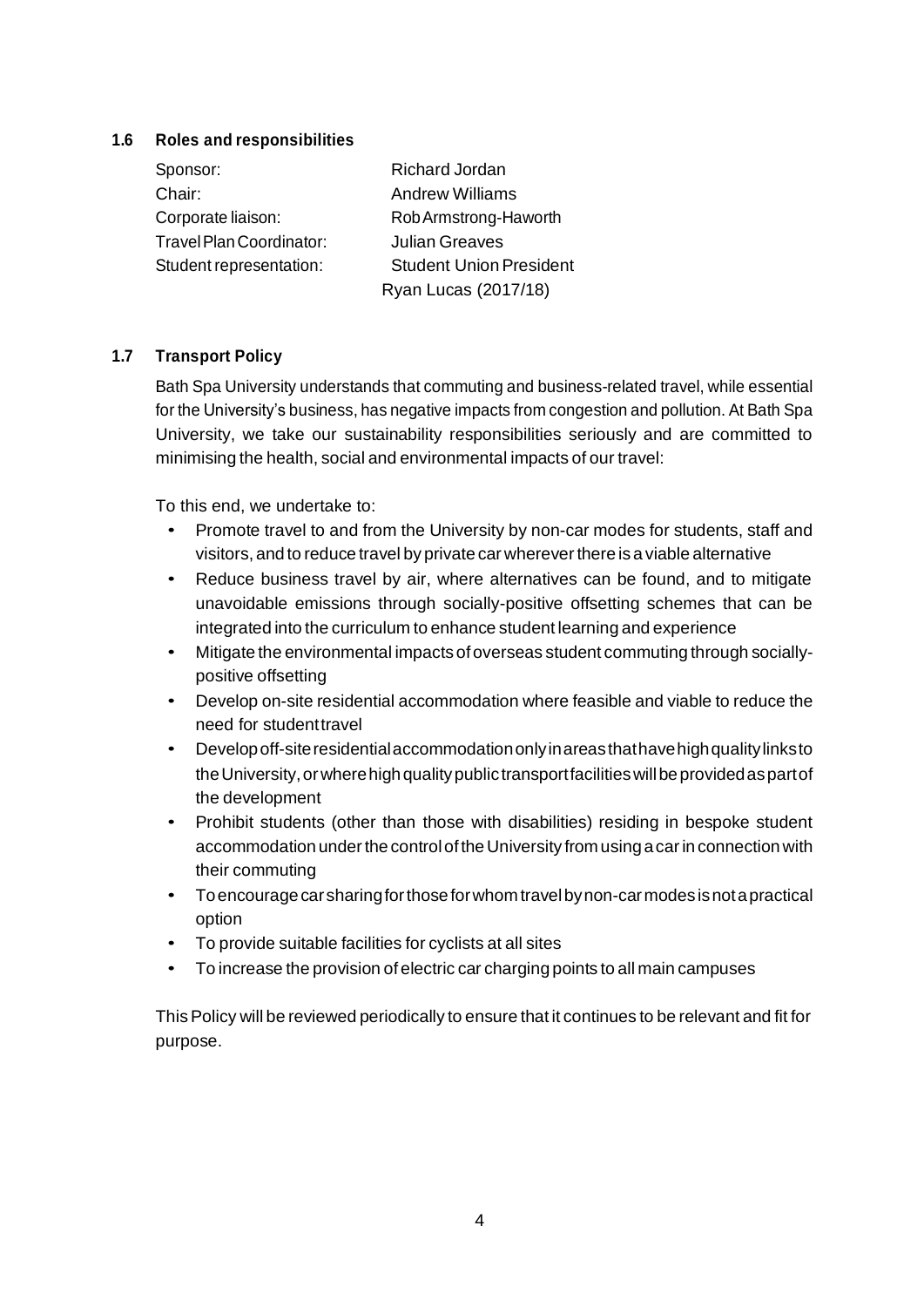# **2 Travelling to Bath Spa University**

As manyofourcampusesandteachingsitesaresituatedoutsideofthecitycentre,oftenthe most sustainable way to travel to the University is by bus. Due to limited parking at our campuses, Bath Spa University encourages people to use public transport or other sustainable means wheneverpossible.

Details of how to travel to the University by all modes, including up-to-date bus timetables, are included onour'howtofind us'webpage[:www.bathspa.ac.uk/about-us/how-to-find-us](http://www.bathspa.ac.uk/about-us/how-to-find-us)

In addition to commercial bus services, which the University continually strive to improve via a close working relationship with our local bus service provider, we also run a private intercampus mini-bus service and a shuttle bus between our overflow car park on the Lower Bristol RoadandNewtonPark.Theseprivatebus servicesarefreeforBathSpastaffandstudents. There are 7 services per day in each direction between Newton Park and Sion Hill and 9 servicesineachdirectionbetweenNewtonParkandCombeDown,thetimetablesforthese services can also be found on our 'how to find us' webpage.

At the Newton Park campus there are currently 213 cycle parking spaces provided, along with showerandchangingfacilitiesinseverallocations. Atotalof30cyclespacesareprovidedat the Sion Hill campus and 58 spaces are planned for the Locksbrook Rd redevelopment, which will also have shower, changing and locker facilities.

The University has a Bike 2 Bath Spa Facebook page, which is updated regularly with relevant information for cyclists[: www.facebook.com/Bike2Bathspa/](http://www.facebook.com/Bike2Bathspa/)

We also have clear terms and conditions to ensure the safety and security of cyclists and noncyclists alike[:www.bathspa.ac.uk/about-us/governance/policies/bicycle-parking/](http://www.bathspa.ac.uk/about-us/governance/policies/bicycle-parking/)

The University provides an annual financial contribution to the public bike hire company Nextbike in order to provide preferential rates of bike hire for students and staff, which includes a free halfhour every time a bike is used. Nextbikes are available to rent 24/7 from stations around Bath, including the Newton Park and Sion Hill campuses, a number of stations in Bath city centre, including one near to Green Park House and in front of the Waterside Court/Charlton Court and also Twerton Mill student residences.

As the bikes can be returned to any Nextbike stand across the city, students may make the journey to or from the Newton Park Campus and leave the bike at their destination. For further information on Nextbikes please visit the website:

<http://www.nextbike.co.uk/en/bath/>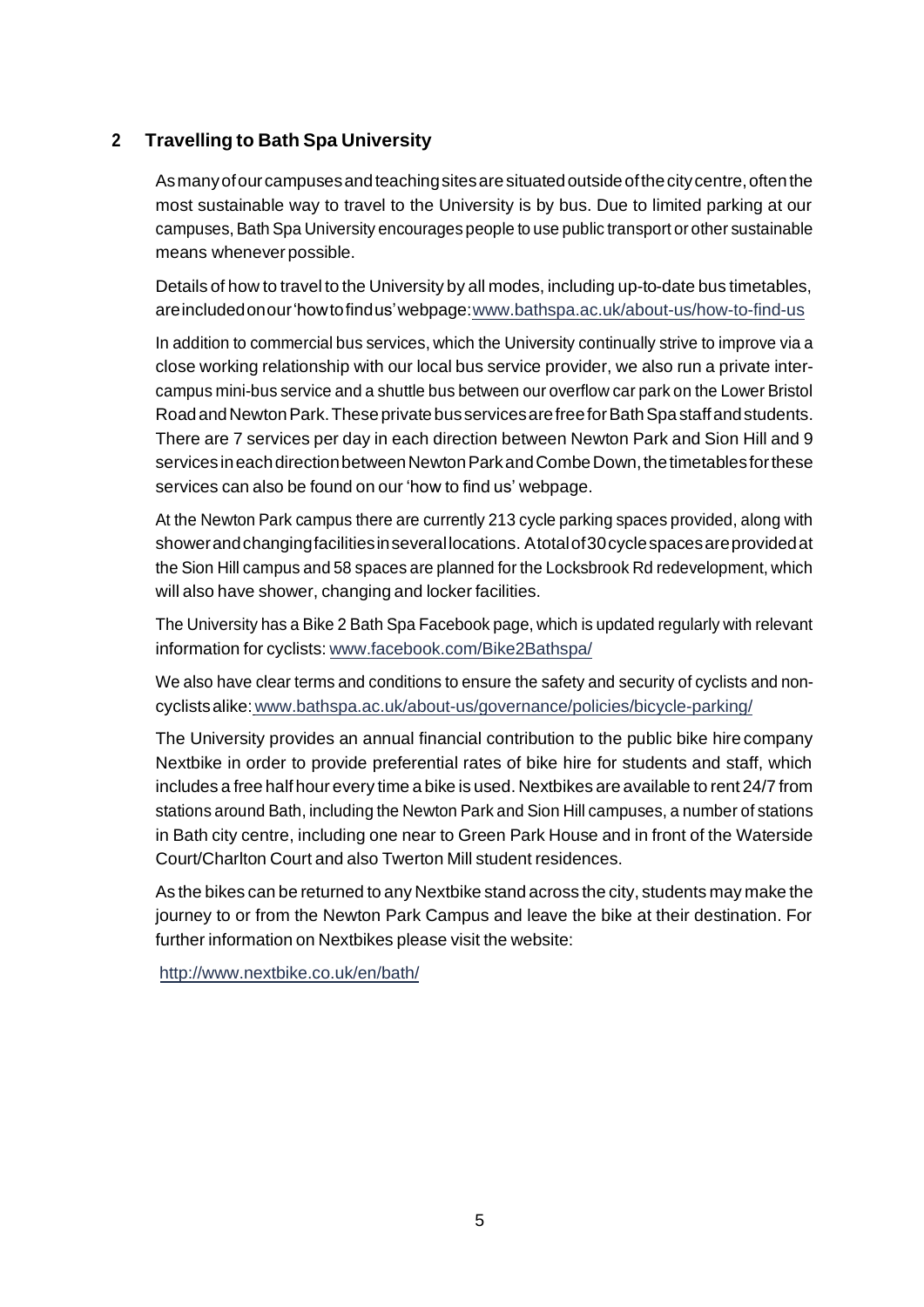# **3 How We CurrentlyTravel**

Commuting travel trends across all campuses are monitored via annual/bi-annual travel survey questionnaires and by annual spot traffic counts at Newton Park and Sion Hill. The survey questionnaires provide a detailed picture of travel behaviour, distance and mode across the year,while thespot counts help understandthe long-term modal splittrends and car parking pressure on a given day each year. As such, these data are complementary in helping us build a comprehensive picture of Bath Spa commuter travel choices.

Detailed analytical reports of these surveys are provided to the University by IMA Transport Planning, which are used by the University to measure performance against targets and to help inform future transport-related initiatives.

Business travel is assessed usingdata captured fromouraccounts system.Data collected from these methods enable us to understand in detail the impacts of our travel choices on Bath Spa's parking, local road infrastructure and on the wider environment. They also help to inform our policies and mitigation strategies and to understand the efficacy of their implementation.

# **3.1 Commuting**

Commuting comprises daily travel from home to place of work, student travel to Bath Spa at the beginning and end of term/year and travel between sites. Travel between sites, other than byourinter-campusbusservices,iscapturedfromexpensesrecordsandisdealtwithunder business travel.

Overseas student travel from home is captured from student records. UK-based student travel at the beginning and end of term is not yet captured.

Daily commuting data for staff and students are captured from our annual survey questionnaire,andarethereforesubjecttosamplingerror.Thiswasparticularlythecasefor the 2015/16 survey, in which only 24% (183) of staff and 5% (378) of students responded, despite substantial incentives.

Ofparticularinterestistheoverallcarbonimpactoftravelbydifferentmodesandthenumber of journeys by car to the University, as this impacts upon local pollution, local traffic congestion and Bath Spa's parking.

# **3.2 Daily commuting tocampus**

The annual traffic count undertaken at Newton Park provides a consistent estimation of modal split, which enables a long-term trend of commuter travel mode on a given day each year to be evaluated. As shown in Table 2, the share of commuters travelling by car has decreased from41.7%in2011to36.3%in2016,whichhasbeenreplacedbybustravel. Bustravelhas seen a 32% increase over this time.

Single occupancy car journeys as a proportion of total commuting during the traffic count was atitshighest in 2012,at38.2%.This has since decreased to its lowestpointduring2015 but did show a small increase to 31% in 2016. As can be seen from [Table](#page-6-0) 2, multiple occupancy car journeys show a general reducing trend. This is of concern as it shows that efforts to encourage car-sharing have not been effective to date.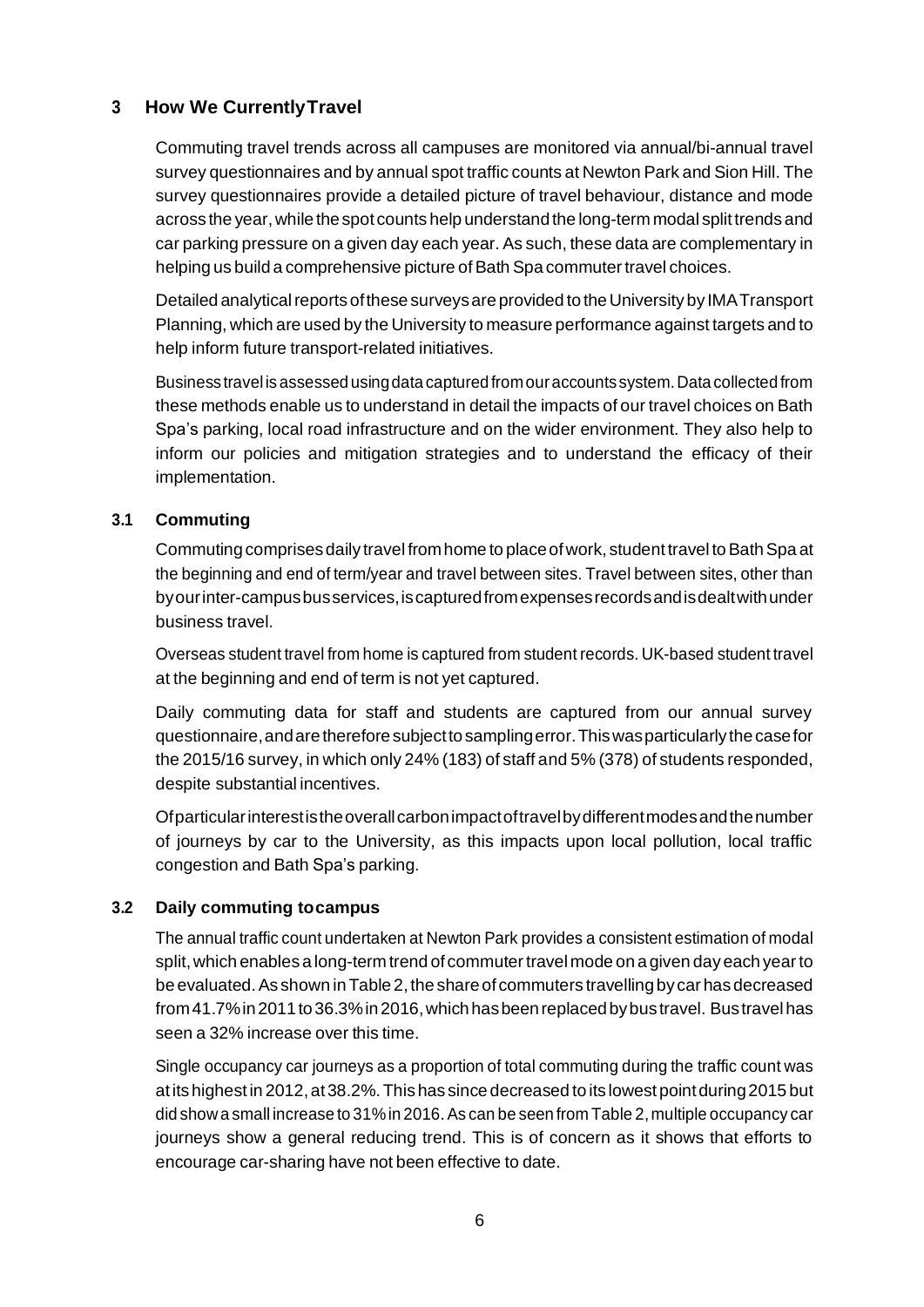<span id="page-6-0"></span>

| Year | <b>Bicycle</b> | Motorcycle | <b>Bus</b> | <b>Car Driver</b> |                |        | Car       | Total Trips |
|------|----------------|------------|------------|-------------------|----------------|--------|-----------|-------------|
|      |                |            |            | Sole              | With Passenger | Total  | Passenger |             |
| 2011 | 1.30%          | 0.60%      | 42.60%     | 31.50%            | 10.30%         | 41.70% | 13.70%    | 6681        |
| 2012 | 0.50%          | 0.30%      | 49.30%     | 38.20%            | 5.40%          | 43.60% | 6.30%     | 4875        |
| 2013 | 1.10%          | 0.80%      | 48.90%     | 33.50%            | 6.90%          | 40.40% | 8.80%     | 5875        |
| 2014 | 1.20%          | 0.40%      | 47.40%     | 33.80%            | 7.60%          | 41.40% | 9.50%     | 5785        |
| 2015 | 0.90%          | 0.40%      | 56.00%     | 29.80%            | 6.10%          | 35.80% | 7.00%     | 6463        |
| 2016 | 1.30%          | 0.10%      | 56.20%     | 31.00%            | 5.30%          | 36.30% | 6.00%     | 6435        |

**Table 2. Modal split for commuting at Newton Park calculated from annual traffic count survey.**

Modal splitof commutingtravel choices have not yetbeen recorded atSion Hill orCorsham court using a comparable methodology to the Newton Park traffic count. This is because parkingisverylimitedonsiteatbothlocationsandbussesdonotenterthecampusgrounds, which results in an increased proportion of off-campus parking, making such assessment methodsdifficultandlessaccurate.However,asurveyofstafftransportmodesatCorsham Court has revealed that 79% of staff drive, 7% of staff walk, 6% cycle, 5% bus and 6% arrive by a combination of train and taxi. In terms of journey numbers across the year, accounting for the variable working patterns, this equates to around 3,560 car journeys or 95% of total staff commuter journeys by car per year.

The travel questionnaire data are less reliable than the spot counts due to the variable return and reliance on memory. However, they do include staff and students from all campuses, enableastaff/studentsplittobecalculatedandgiveamorenuancedpictureofoveralltravel behaviour throughout the year. The questionnaires also enable measures of service satisfaction and future preference to be gauged.

According to these data, the number of car journeys per year for students showed a steady but relatively small increase from 2011/12 to 2014/15, followed by a sharp decrease of around 30% in 2015/16 [\(Figure](#page-6-1) 1). This represents an overall drop of around 50,000 road journeys per year, which will have had a positive impact on local pollution and congestion.

This reduction in car journeys was mirrored by an increase in bus travel recorded over the same period [\(Figure 2\)](#page-7-0). It is thought that this change in travel behaviour is due to a combination of improved bus services and increased parking restrictions.



<span id="page-6-1"></span>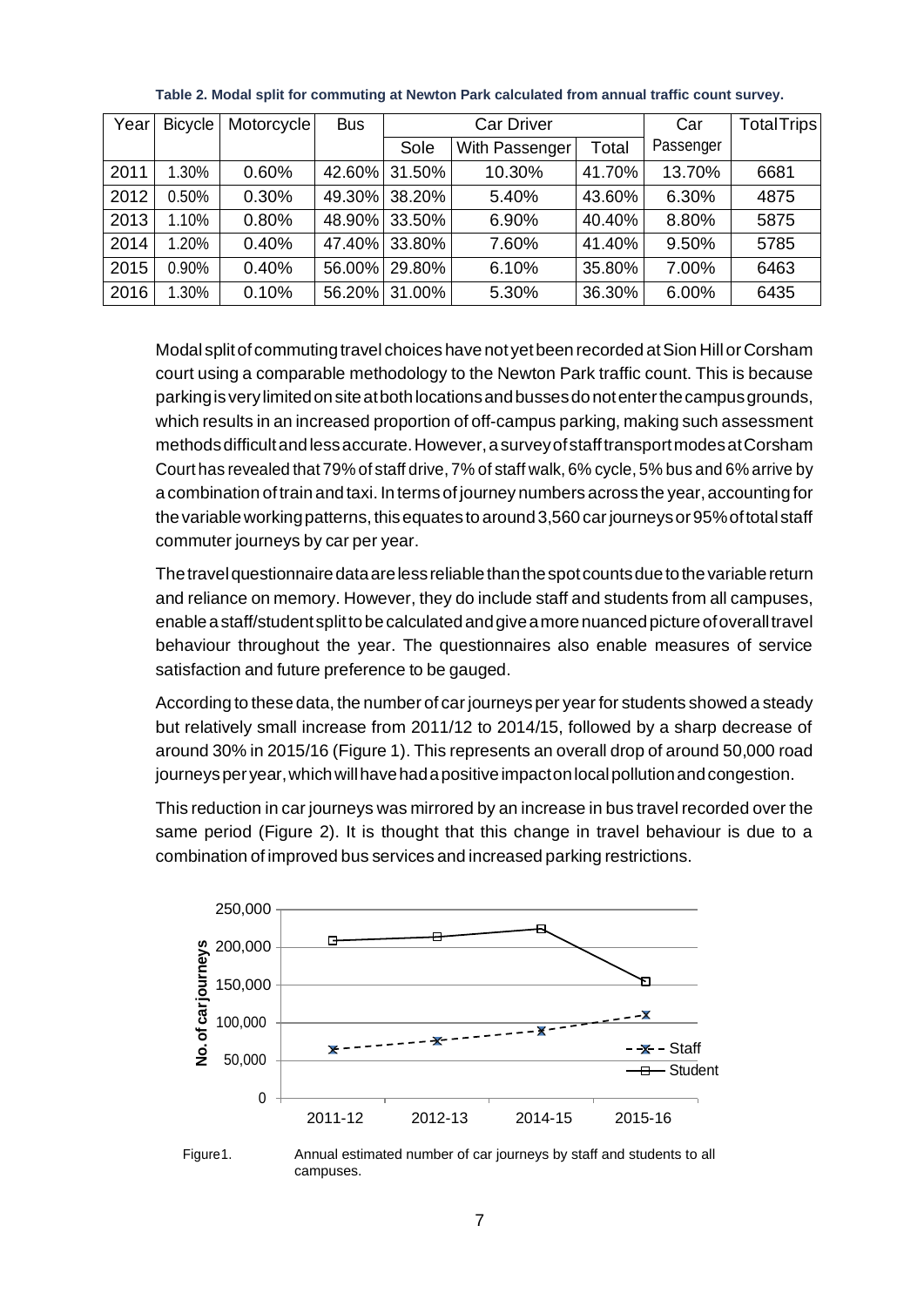Cartravelbystaffhascontinuedtoincreasesteadilyoverthisperiod,asindicatedbynumber of journeys [\(Figure](#page-6-1) 1). This closely reflects, but is not entirely explained by, the increase in staff numbers over this period as car journeys per staff FTE also increased from 118 in 2011/12 to 145 in 2015/16 [\(Table](#page-7-1) 3).

This highlights the inherent difficulties in encouraging staff to travel by more sustainable meanstoourmainNewtonParkcampusinparticular,duetoitsrurallocation.Theestimated numberofstaffthatregularlydrivetocampushasincreasedyearonyearfrom346in2011/12 to 530 in 2015/16 and single occupancy driving is by far the most popular choice amongst staff, with less than 17% (*c.* 70 drivers) routinely sharing their journey.

| Year    | Staff car journeys/FTE<br><b>All campuses</b> | Student car journeys/FTE<br><b>All campuses</b> |
|---------|-----------------------------------------------|-------------------------------------------------|
| 2011-12 | 118                                           | 30                                              |
| 2012-13 | 127                                           | 31                                              |
| 2014-15 | 128                                           | 35                                              |
| 2015-16 | 145                                           | 22                                              |

<span id="page-7-1"></span>**Table3. EstimatedannualnumberofcarjourneysperFTE,staffandstudentsforallsites.**

However,duetothelargefallinstudentcaruse,2015/16sawthelowestdistancetravelledby car since 2011/12,which reduced by approximately 25%or 3.47 million km,in 2015/16 and was matched by a corresponding *c.* 25% increase in bus travel [\(Figure](#page-7-0) 2).

These findings are supported by the traffic count data collected for Newton Park, which indicate an overall drop reducing trend in daily car journeys per FTE of staff and students registered at Newton Parksince 2008, from 0.650 journeys per head to 0.461 in 2015. This is largely due to the increased number of students now living at Newton Park.



<span id="page-7-0"></span>

Travel to Bath Spa by train is difficult due to the distance of our main campus from Bath rail station, which requires an additional journey, typically taken by taxi or bus. Not surprisingly, commuting by rail forms a very small component of overall commuting and has in fact declined since 2013 [\(Figure](#page-7-0) 2).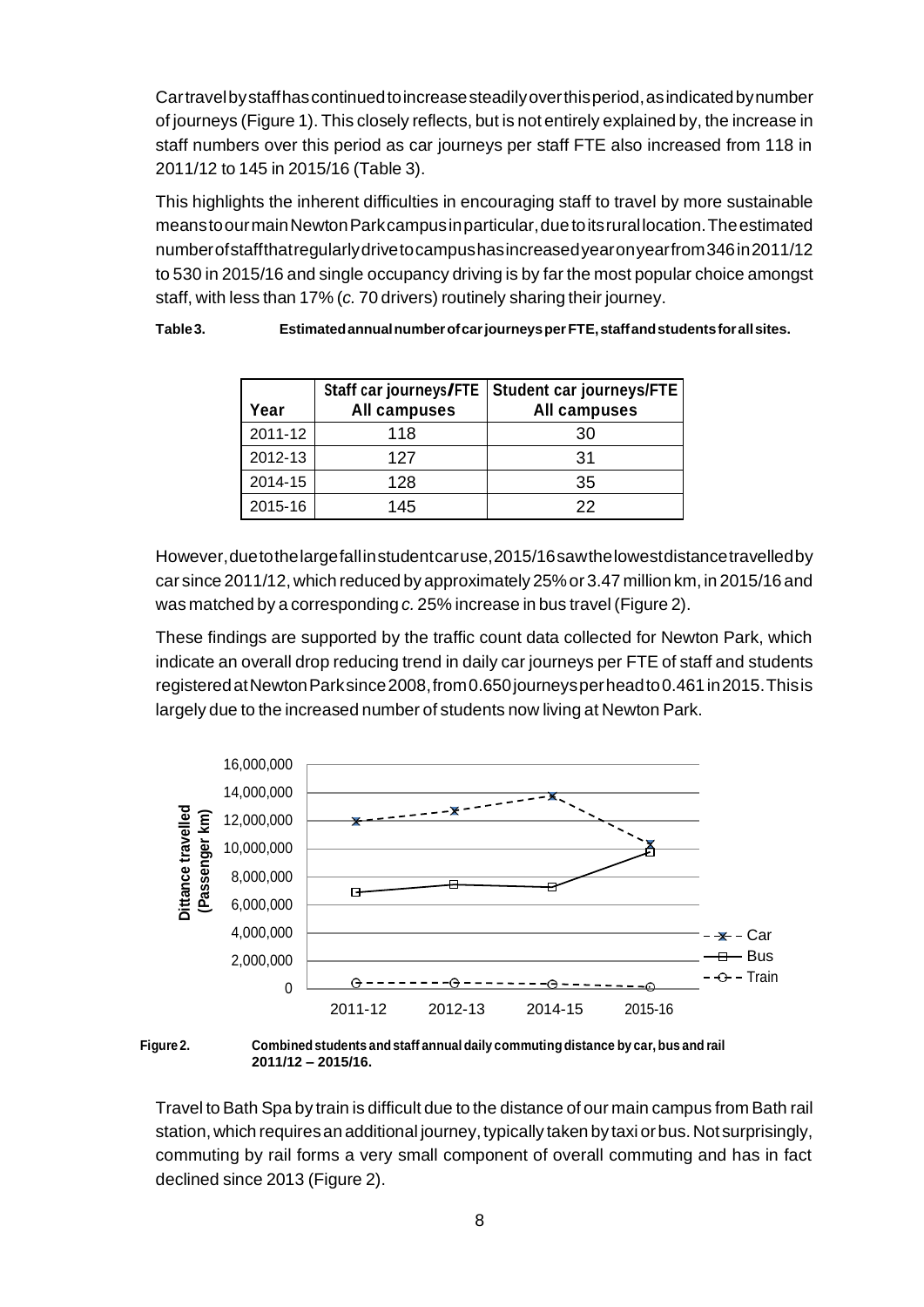Annual total  $CO_{2e}$  emissions from commuting by staff and students increased steadily from 2011/12 to 2014/15, when it peaked at 3,554 tonnes [\(Table 4\)](#page-8-0). This was matched by a corresponding increase in CO2e per FTE, which indicates that an increasing proportion of staff and students were travelling by carbon-intensive means (by car). However, both total emissionsandemissionsperFTEdroppeddramaticallyin2015/16,tothelowestlevelsofar recorded.

This suggests that the combination of improved bus services, greater halls capacity at Newton Park and parking-related control measures is having a positive impact on commuting-related CO<sub>2</sub> emissions.

Due to the fluctuation in this parameter since 2011/12, the mean value of the last four years of 3,280 t  $CO_{2e}$  will be taken as our baseline for measuring future reductions.

| Year    | <b>Total commuting emissions</b><br>(t $CO2e$ ) | $CO2e$ /FTE (kg) |
|---------|-------------------------------------------------|------------------|
| 2011-12 | 3,122                                           | 413              |
| 2012-13 | 3,333                                           | 439              |
| 2014-15 | 3,554                                           | 505              |
| 2015-16 | 3,108                                           | 395              |

<span id="page-8-0"></span>**Table 4. Commuting-related CO2 emissions (tonnes) and emissions per FTE (kg)**

# **3.3 Daily Commuting by bicycle and on foot**

Cycling and walking are both healthy and sustainable means of commuting that we would like to encourage as much as possible. However, our main campus of Newton Park is a three to four mile walk from most of the student accommodation in Bath and is not close enough to any major conurbations to make walking an easy option for staff or students.

Inaddition,ourSionHillcampus,asitsnamesuggests,islocatedonasteephillandthishas always been a significant barrier to cycling.

Walking as a regular means of commuting to campus is low, typically  $\lt 4\%$  for staff and  $\lt 7.5\%$ forstudents[\(Table5\)](#page-8-1).VeryfewrespondentswalktoNewtonParkandmostwalkedjourneys happen to and from our Bath City campuses. In general, walkingby students appears to be declining in popularity.

<span id="page-8-1"></span>

| Table 5. Estimated numbers of students and staff that routinely commute by foot and the number of journeys across |
|-------------------------------------------------------------------------------------------------------------------|
| all campuses                                                                                                      |

| Year    | <b>Staff walkers</b> | <b>Staff walked</b><br>journeys | <b>Student</b><br>walkers | <b>Student</b><br>walked<br>journeys |
|---------|----------------------|---------------------------------|---------------------------|--------------------------------------|
| 2011-12 | $23 - (4.2\%)$       | 5.250                           | $513 - (7.3\%)$           | 86,228                               |
| 2012-13 | $19 - (3.2\%)$       | 3.833                           | $523 - (7.5%)$            | 78,667                               |
| 2014-15 | $17 - (2.4\%)$       | 3,393                           | $384 - (6.1\%)$           | 57,783                               |
| 2015-16 | $29 - (3.8\%)$       | 6,575                           | $377 - (5.3\%)$           | 63,368                               |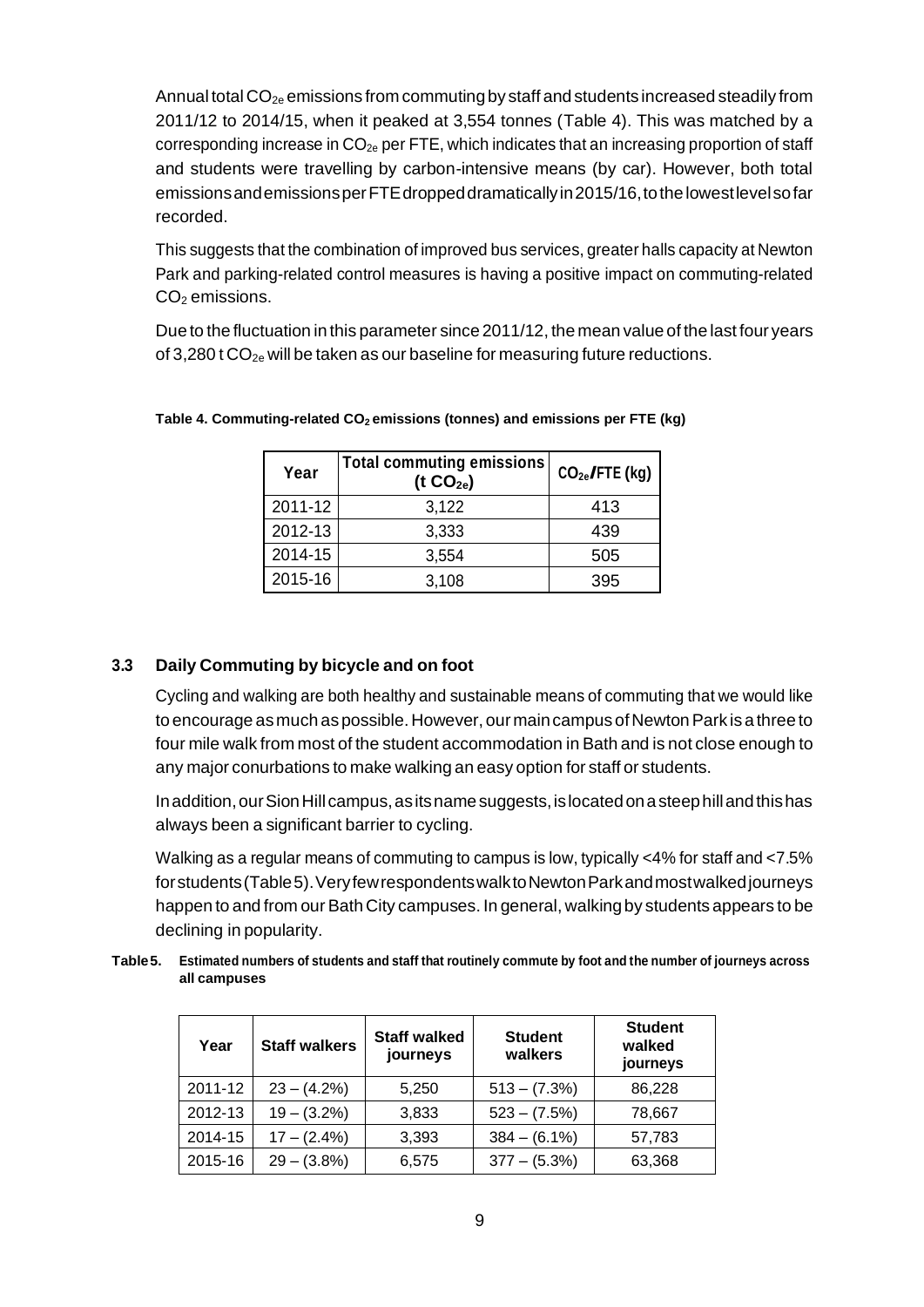Cycling is similarly fairly unpopular with only 4.4% of staff and 2.6% of students regularly cycling to campus in 2015/16 [\(Table](#page-9-0) 6).

Agreatdealofworkhasgoneintoimprovingfacilitiesforcyclistsonourmaincampusand,in partnership with B&NES, a traffic-free route has been established between Newton Park and the Bristol-Bath cycle path. However, this does not appear to have had any measurable positiveimpactonthenumberofstudentsorstaffwillingtoenjoythefreshairandexerciseof a morning cycle ride. There is clearly scope for improvement.

| Year    | <b>Staff cyclists</b> | <b>Staff cycle</b><br>journeys | <b>Student</b><br>cyclists | <b>Student cycle</b><br>journeys |
|---------|-----------------------|--------------------------------|----------------------------|----------------------------------|
| 2011-12 | $33 - (6.1\%)$        | 5,850                          | $202 - (2.9\%)$            | 28,284                           |
| 2012-13 | $23 - (3.8\%)$        | 4.088                          | $151 - (2.2\%)$            | 19,008                           |
| 2014-15 | $30 - (4.3\%)$        | 5,362                          | $141 - (2.2\%)$            | 17,738                           |
| 2015-16 | $33 - (4.4\%)$        | 5,862                          | $188 - (2.6%)$             | 26,264                           |

<span id="page-9-0"></span>Table 6. Estimated numbers of students and staff that routinely cycle to campus and the number of journeys across all **campuses**

## **3.4 Overseas student commuting from home**

Student commuting form home has not previously been considered as part of Bath Spa's travelplan.However,wenowunderstandthatitformsasignificantcomponentofourScope3 emissions and so, as a first step to managing this aspect, we have collected data on overseas students traveling to Bath Spa to study for the last three years, in order to set a baseline.

As an organisation committed to developing socially-engaged, global citizens, overseas students form a key component of Bath Spa's intake. It is considered that travel to the UK to experience our culture is an essential part of the overall learning experience. As such, it is not consideredpracticable or useful to aim to limitorreduce the travel involvedbutratherto find ways to mitigate the environmental damage to eventually have a zero-net impact.

In recent years, between 800 and 900 students have attended Bath Spa from overseas annually. Assuming one return flight per student, this amounts to approximately  $10 - 12$ million passenger air km per year and  $1,150 - 1,550$  tonnes of  $CO_{2e}$  emissions [\(Figure](#page-9-1) 3). We haveassumedonereturnflightperstudentasthisisthenecessaryminimumtraveldistance. Any further trips home during the academic year are considered the student's own choice and not part of the University's Scope 3 emissions.



<span id="page-9-1"></span>

**Figure3. Overseas student commuting to BSU, assuming one return flight per year. Passenger km (bar) CO2e (diamonds).**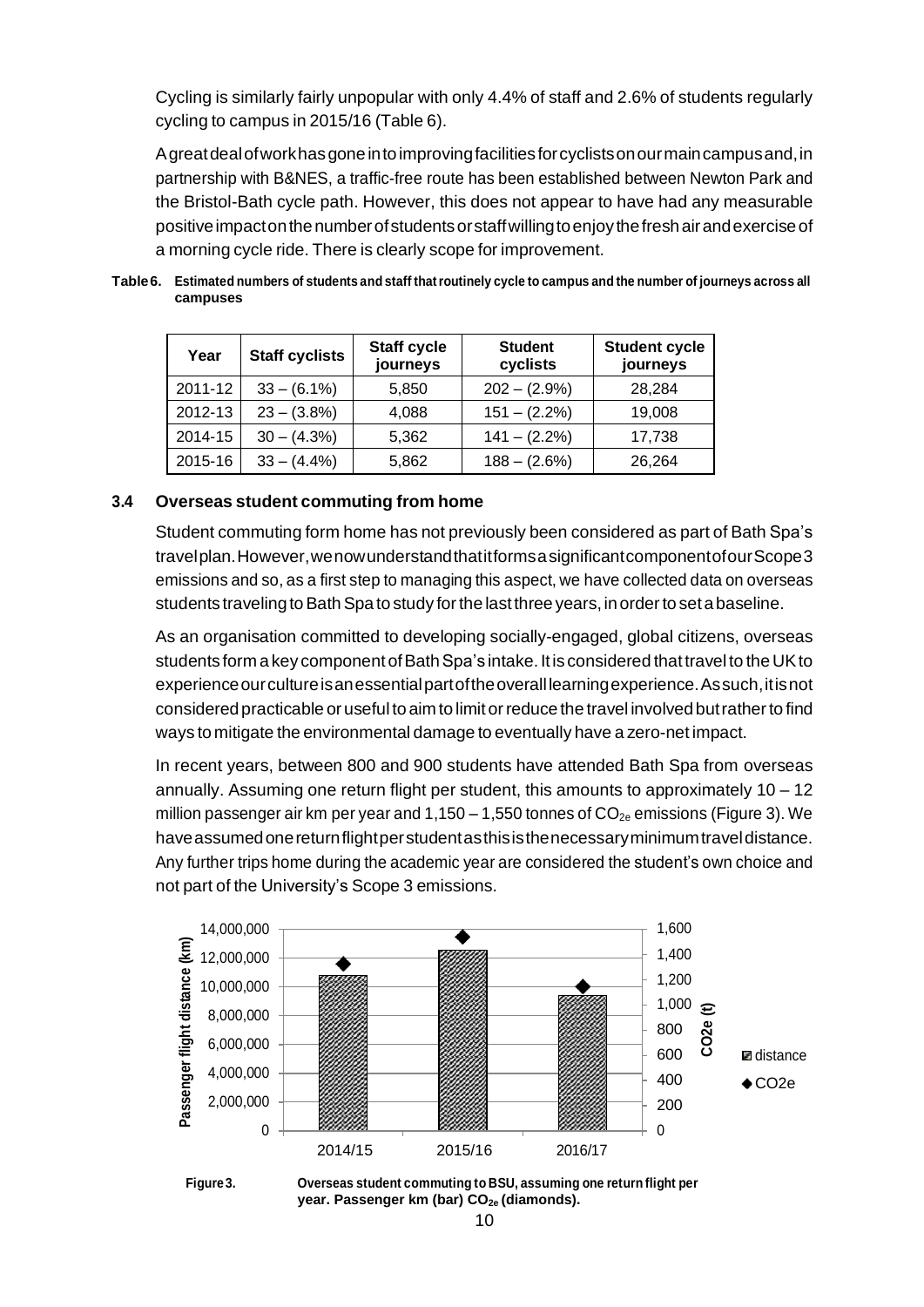As a starting point, we will adopt a baseline for distance and  $CO_{2e}$  emissions as the mean of the last three years, which are 11 million km and 1,340 tonnes of  $CO<sub>2e</sub>$ . The focus of our activities will be to monitor the distance travelled on an annual basis and to find ways of mitigating the  $CO_{2e}$  emissions by interventions that are positive to BSU, society and the environment.

The termly commutingbyUKstudents is currently outside the scope ofthis travel plan butit remains an aspiration to include it. This is a complex issue as 'home' students might commute more frequently and by several means, which makes capturing a representative and dataset difficult.

#### **3.5 Business travel**

Business travel data are collected from our internal accounting system and analysed annually to assess changing patterns and environmental impacts, specifically  $CO<sub>2</sub>$  emissions.

Total business travel distance increased from 2.6 million km in 2010/11 to 5.1 million km in 2013/14, largely due to a sharp increase in air travel, and has remained relatively stable since. This resulted in an increase in total business travel-related  $CO<sub>2</sub>$  emissions from 276 tonnes in 2010/11 to 646 tonnes in 2015/16 [\(Figure 4\)](#page-10-0), which reflects a strategic change towards internationalisation of theuniversity.



<span id="page-10-0"></span>**Figure 4. Carbon emissions from business travel showing dramatic increase in air travel in 2013/14, which has since remained stable.**

Since overall emissions from business travel have been relatively stable for the last three years, the mean value of 630 tonnes will be adopted as our baseline level, against which, measurestoreduceourbusinesstravel impactsinthefuturecanbemeasured.Ourfocusin thefirstinstancewillbetoinvestigatealternativestoUKandoverseastravelbyairand,along with the impacts of overseas students commuting to Bath Spafrom home, we will find ways of mitigating the environmental impacts of business flights, through offsetting mechanisms that fit with our overall vision and strategy.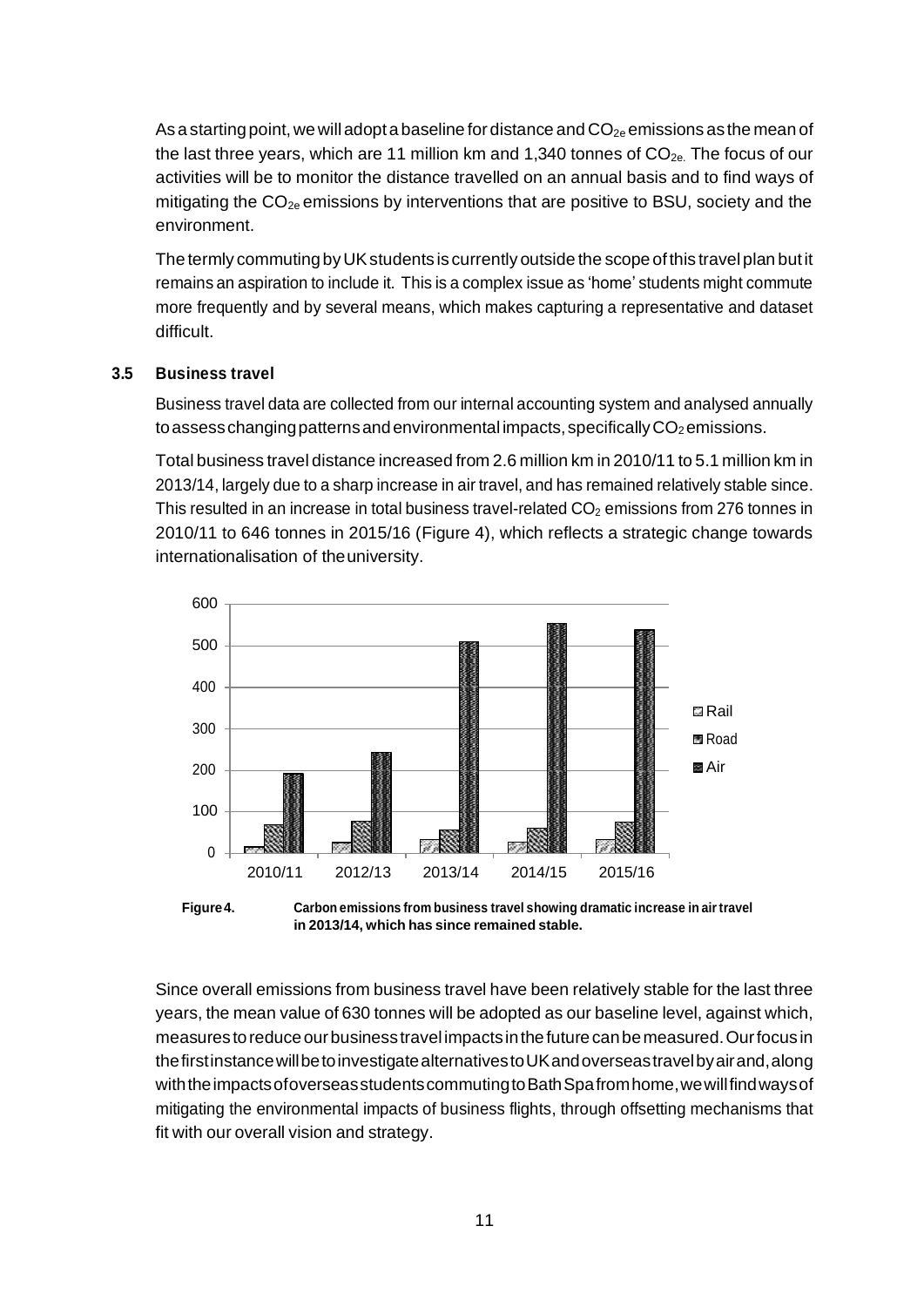# **4 Meeting our objectives**

# **4.1 Aims and Objectives**

As presented in section 1.4, our overall aim is to minimise the negative social and environmental impacts of all forms of travel, both locally through reducing congestion and improving air quality and globally by reducing and mitigating  $CO<sub>2</sub>$  emissions.

The objectives of this travel plan are three-fold:

- Tomanageandminimise the impactofBathSpa'scommuter-relatedtrafficonlocal road congestion and air quality
- To manage and reduce carbon emissions and theirimpacts from Bath Spa's commuter and business-related transport,and;
- To manage and plan for future transport and parking provision necessary for our business

# **4.2 Targets**

# **Objective 1:**

- 1. To reduce total commuting-related car journeys by staff and students to below 250,000 per year
- 2. To reduce daily car journeys to and from Newton Park by students and staffregistered here to below 0.4/day/FTE by 2020
- 3. To have at least 50% ofbus journeys on low or zero emission vehicles by 2030

# **Objective 2:**

- 1. To reduce carbon emissions from business travel by air by 20% by 2025
- 2. To offset 100%  $CO_{2e}$  emissions from business travel and overseas student commuting by 2030
- 3. Toreducetotalemissionsfromdailycommutingby20%by2025andtobelow350kg  $CO<sub>2e</sub>/FTE/y$  by 2025

# **Objective 3:**

- 1. Reduce parking at Newton Park to 650 by 2020 (Section 106 condition)
- 2. Increase Public Transport use by 5% by 2020 and 20% by 2025
- 3. Increase thenumberof carsharinggroups by20%by2020,from 60 groups in2017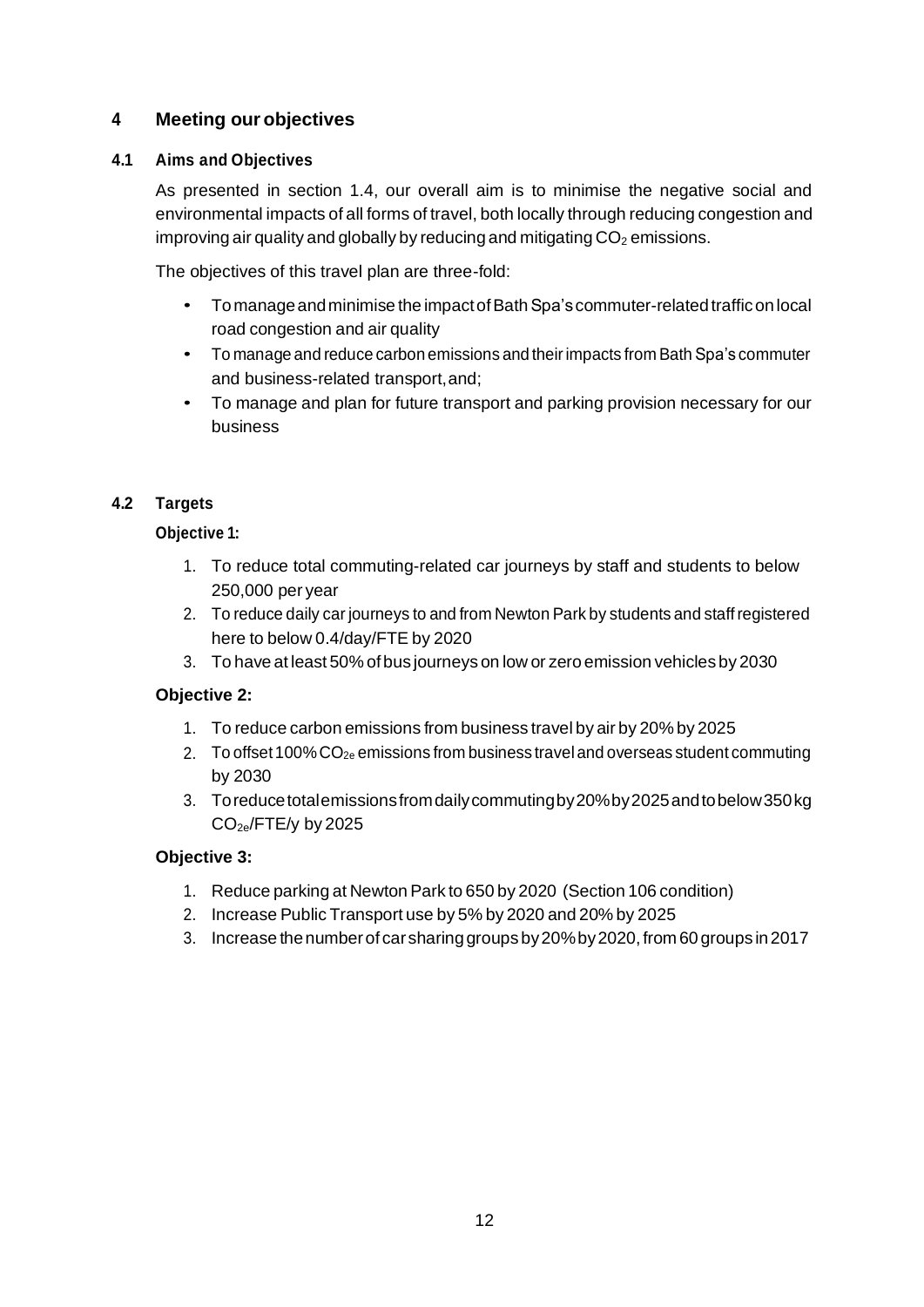#### **4.3 Existing car use reduction measures**

Underlying our daily commuting objectives and targets is the aspiration to reduce singleoccupancy car journeys to and from our campuses as much as possible. Persuading people to share their morning car-space with a companion has proven difficult to achieve, despite several initiatives that we have tried over recent years.

Forseveralyears,wesubscribedtoanon-linecar-sharingservice,whichwasBSU-brandedand heavily marketed to staff, through our normal communications pathways and via special events suchascar-sharingcoffee morningsand speed-datingsessions.Despite whatappeared to be excellent take-up, with over 800 registered users, an audit carried out in 2015 showed that only three pairs of registered car-sharers were actually active. This subscription was droppedinfavourofanin-housecar-sharinginitiative,whichofferedreducedparkingfeesto pairs or groups of commuters and preferential parking bays.

Despite these and the measures outlined below, the travel survey data do not show any improvement in car-sharing amongst staff, which remains stubbornly low.

#### *4.3.1 Car Parking Charges (All Campuses)*

To discourage the use of single-occupancy car use, The University introduced car parking charges in 2015. On-site parking at our campuses is limited and consequently, parking on the University's campuses is considered a privilege and not a right. Car parking charges are regularly reviewed to ensure that they remain fair but effective. However, there is no evidence as yet that parking charges have been effective in their own right in reducing singleoccupancy car journeys. Hence, they will be doubled for staff in 2017 and further increased over the following five years.

Details of the existing parking permit system and charging regime are detailed on our website:

<http://www.bathspa.ac.uk/regulations/parking-terms-and-conditions>

Toreducestudentcommutingby car,apostcodepermitbanforStudentswasintroducedina rolling system. Since the 2016/17 academic year, first, second or third years' living in postcodes BA1 1, BA1 2, BA1 3 and BA2 3 are not able to purchase a parking permit. In addition, students living in University-owned accommodation are not eligible for a parking permit.Bluebadgeholdersarenotincludedinthisbanandotherexceptionscanbeallowed in exceptional cases, with each case being considered on merit.

From 1 September 2017 parking permit charges for staff will increase. Annual permits will rise to0.4%ofannualsalaryandvalidationpermitswillcost£20peryear.Dailyparkingticketsfor those people that hold a validation permit will continue to cost £1 per day.

It should be noted that the University does not generate any surplus income from parking permits and does not intend to do so. Any funds generated from parking charges will continue to be used to support alternative transport initiatives and the maintenance of car parkingareas.Anymoneygeneratedfrompenaltychargenoticesis usedtosupportstudent welfare initiatives.

The decision toincrease parking permit charges was taken following consultation with staff, trade unions and the Students' Union.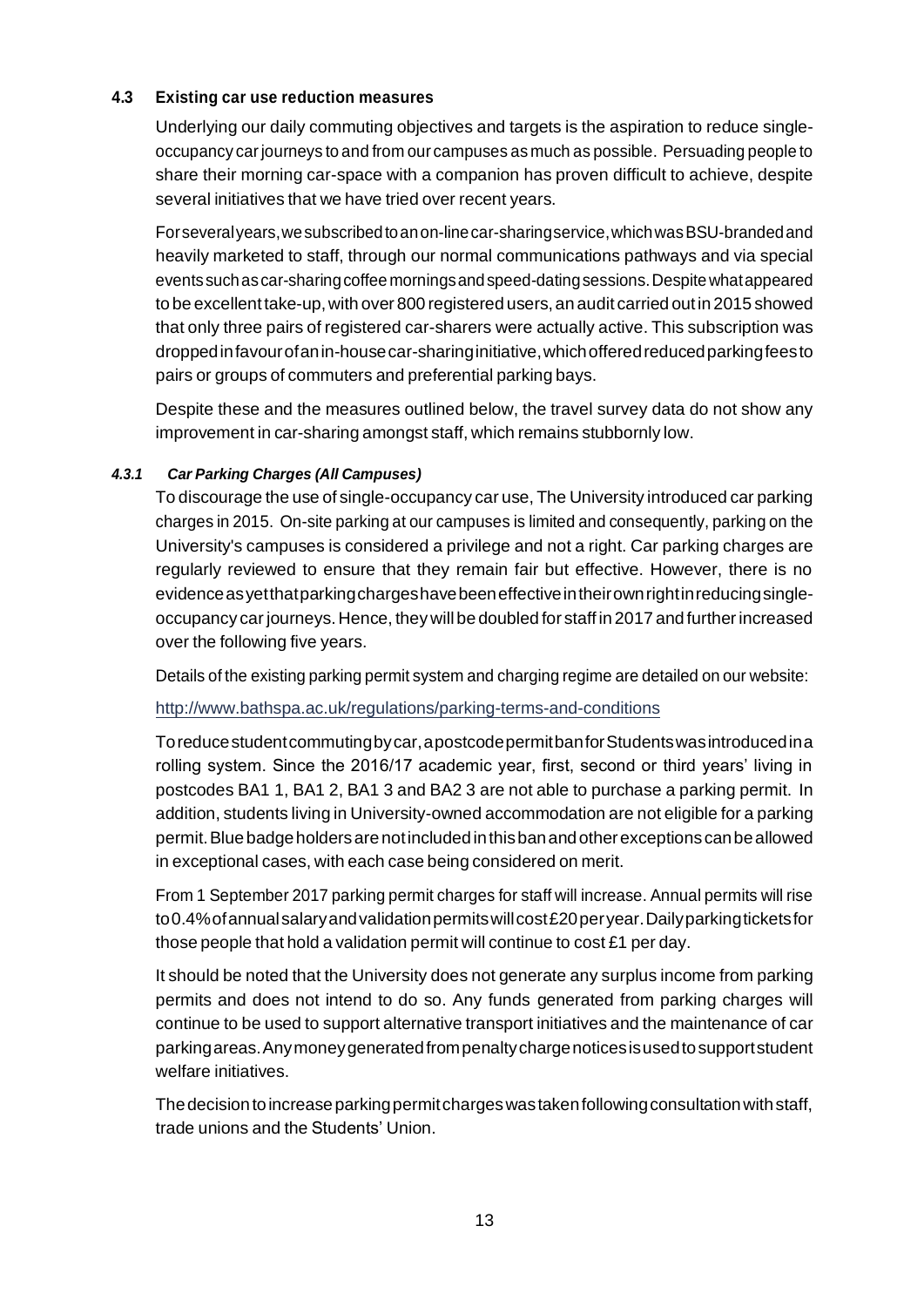#### *4.3.2 Improving busservices*

Bath Spa maintains a close working relationship with local bus service providers to continually improve and expand bus services wherever feasible. This includes monthly operational meetings.

Measures that have been implemented from these relationships in order to continually improve service include:

- Electronic timetable displays at Bus Stops
- Cashless ticket/permits (viaApps)
- Increased Frequency ofbuses
- Improved quality of Vehicles

In addition to the commercial bus services, the University provides free inter-campus bus services for students and staff and a shuttle bus from our overflow parking facility on the Lower Bristol Road to newton Park.

# *4.3.3 Additional current (2016/17)measures*

In addition to improving the bus services and measures to restrict parking, Bath Spa has for some years implemented a series of University-wide travel and transport that positively encourage sustainable travel modes. These include:

- The promotion of car-sharing amongst staff, including reduced parking rates and preferential car sharingbays;
- Free to use electric car-charging points at Newton Park campus;
- All new students and staff are provided with information regarding sustainable travel, including a city centre and inter-urban bus map, bus timetable, the location of local bus stops, information on cycling routes and facilities and the University's position on sustainable travel;
- Sustainable travel information is available to all on the University's website.
- Public transport information is provided to the public when sending out event information;
- Promoting/incentivising sustainable modes of transport to staff through the Sustainable TravelInterestFreeLoan,whichprovidesaloanofupto£1000,repayableover12or18 months, towards the purchase of Bicycles and train and bus season tickets;
- Salary-sacrifice cycle-to-work scheme to assist staff in purchasing a bicycle at reduced cost;
- Free annual subscription to Nextbike cycle scheme for staff and students, including a freefirst30minsoneveryuse. NexbikedockingstationsarelocatedattheNewtonPark and Sion Hill campuses and adjacent to Bath student accommodation blocks;
- Providing free 'Bike Doctor' sessions to staff and students up to 4 times a year, which are aligned with Travel Awareness days and are supported and promoted by the Students' Union;
- A cyclist repair kit is held at Newton Park Security, which has resources for staff and students to carry out minor repairs on their bikes in case of emergency.
- The University is a member of the Bath Employers Travel Forum, which meets to discuss problems and potentialsolutions;

Guaranteed lifts home in cases of emergency for those staff who car share.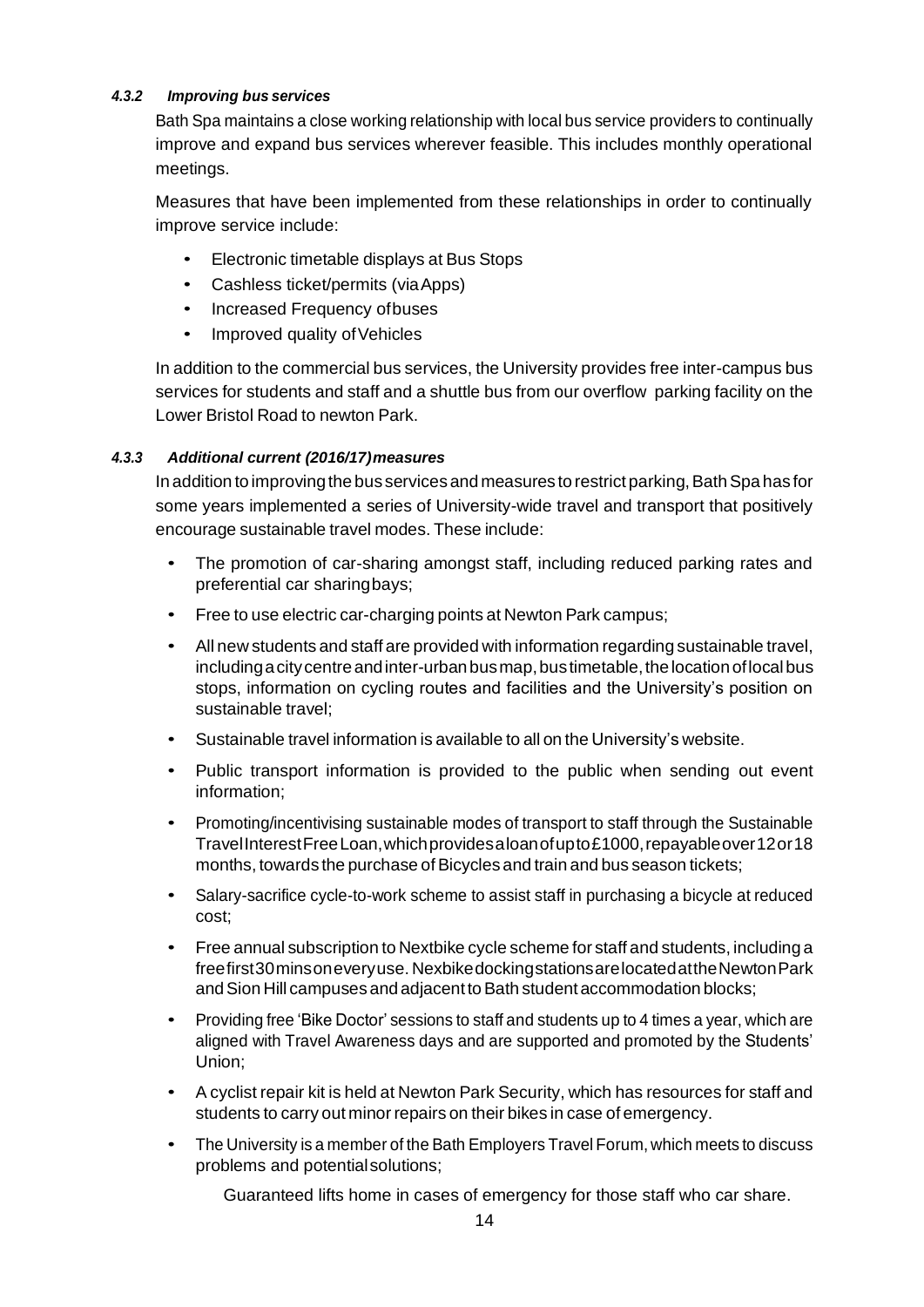#### **4.4 Proposed measures**

#### *4.4.1 Improved cyclefacilities*

Cycle facilitieshave beencontinually improved atall sitesoverrecent years,and this is continuing withtheopeningofnewdedicatedfacilitiesatNewtonPark,whichincludecyclistlockersanddrying facilities. Our Locksbrook Rd development is located adjacent to the Bristol-Bath cycle path and we expectthatcyclingtothiscampuswillbepopular.Atotalof58cycleparkingspaceswillbeprovided during the renovation, 50 of which will be in a secure, covered facility. Showers and changing facilities are also being designed into the refurbishment.

## *4.4.2 Leave your car at home scheme*

We are developing a reward-based incentive scheme to encourage drivers to leave their cars at home by offering a reduction on their following year's parking permit for cycling or walking to work. We are planning to have this in place for the beginningof the 2017/18 academic year and hope to expand itto an app-based system thatwill include all formsof sustainable travel in the future.

## *4.4.3 Electric vehicle chargingpoints*

We have recently increased the number of electric charging points at Newton Parkto 18, including chargers for our growing fleet of BSU-owned electric vehicles. Six fast-charge electric charging points will be provided during the refurbishment of Locksbrook Rd, with the provision for additional points to be added as the requirement increases and, during 2018 and 19, we will install charging points at Sion Hill and Corsham Court.

## *4.4.4 New cycling information and promotion*

We have commissioned time-lapse videos of the traffic-free cycle routes between our main Bathareacampusesandresidentialunits,whichwillbeavailableonourwebsiteandsocialmediafeeds for staff, students and visitors alike from September 2017.

#### *4.4.5 Electric bike scheme forstaff*

Wearedevelopinganelectricbikeloanschemeforstaff,whichweaimtobeupandrunningduring 2018. Funding has been agreed for the scheme.

#### *4.4.6 Further extended busservices*

We plan to extend the shuttle-bus services that we currently provide to our park and ride facility on the Lower Bristol Rd to include pick-ups from the Bath Spa railway station. This will follow a staff research process regarding rail-based incentives, which we plan to carryout in 2018.

#### *4.4.7 Low emission busses*

The University is in discussion with First Bus over the provision of low emission busses on University routes. We accept that this is a long-term aspiration that will be, to a large degree, dependent on FirstBus'scommercialdecisions.However,wewillcontinuetoworkwithFirstandourlocalpartner organisations, via the Bath Employers Travel Forum, to push for early deployment. The Travel plan will be updated as progress on this issue is made and a more detailed time frame is available.